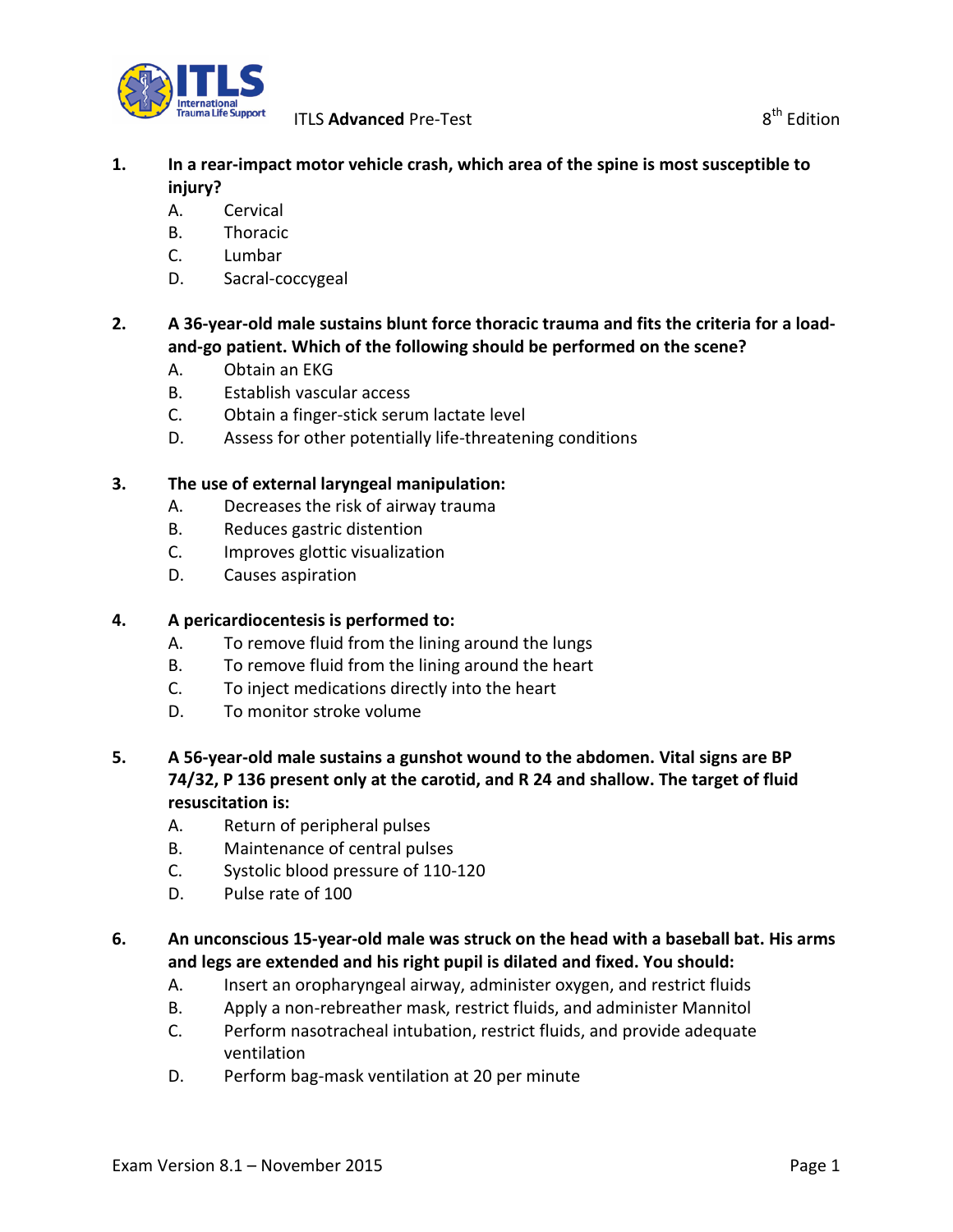

- **7. Which of the following mechanisms of injury does not commonly cause damage to the spinal cord?**
	- A. Hyperextension
	- B. Hyperflexion
	- C. Lateral stress
	- D. Compression
- **8. A 4-year-old female is unconscious after falling off a bicycle. Which of the following is the best method to open the airway?**
	- A. Modified jaw-thrust
	- B. Head tilt
	- C. Neck flexion
	- D. Neck lift

## **9. When performing the ITLS Primary Survey, the team leader may minimize errors by:**

- A. Performing all interventions
- B. Limiting crew roles
- C. Permitting crew to continue the assessment
- D. Delegating interventions
- **10. You have placed an NPA in your patient and now observe mild hemorrhage from the nares. You should:**
	- A. Immediately remove the NPA and pack the nose with gauze
	- B. Immediately remove the NPA and reinsert on the opposite nare
	- C. Leave the NPA in place so as not to disturb the clot or reactivate bleeding
	- D. Contact medical control as NPAs will not cause hemorrhage
- **11. A 27-year-old male with blunt chest trauma from a motor vehicle collision was successfully intubated at the scene. While ventilating the patient, you note resistance with absence of right chest wall movement. You should suspect a:** 
	- A. Flail chest
	- B. Gastric distention
	- C. Mucus obstruction
	- D. Tension pneumothorax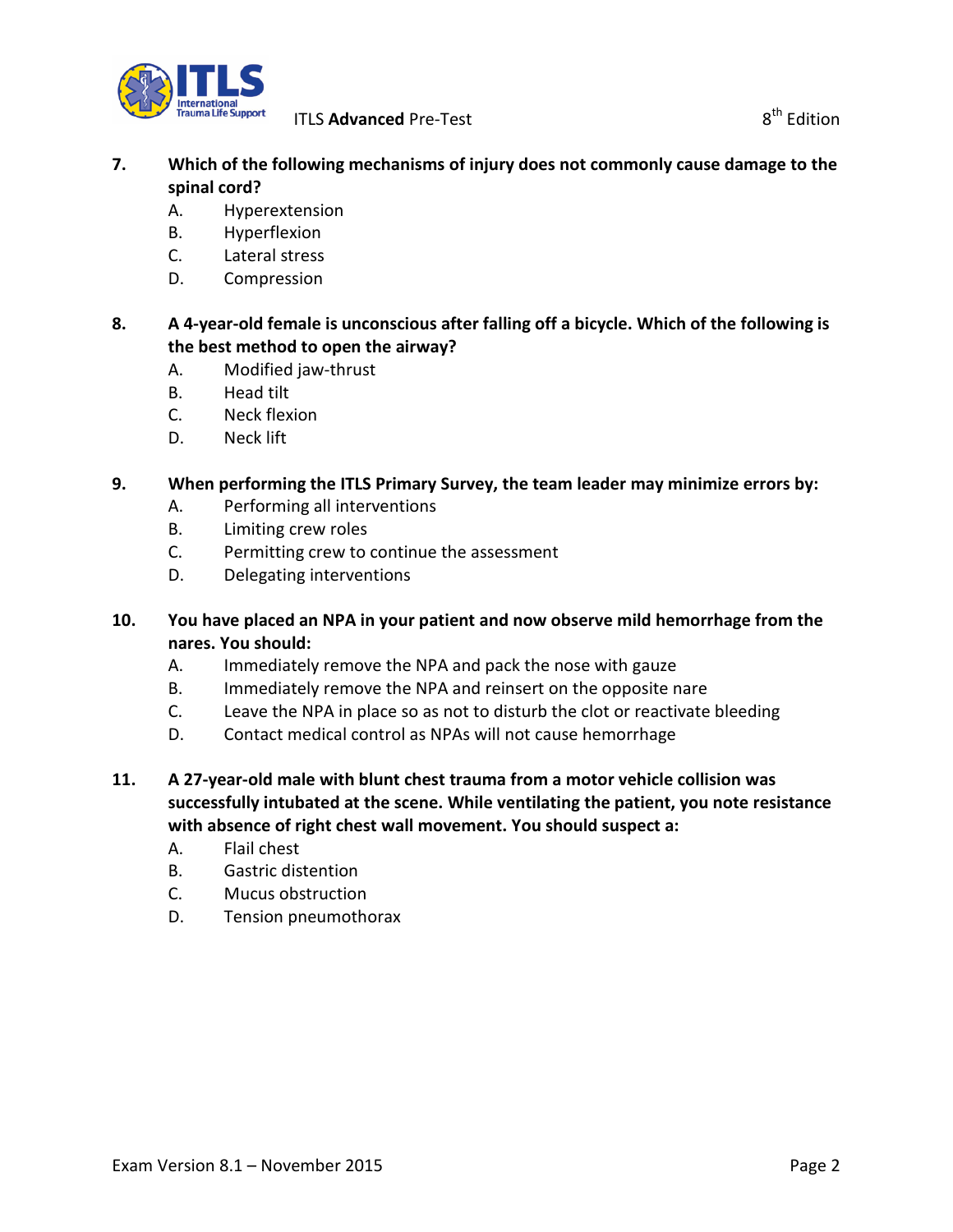

- **12. A 34-year-old man has a gunshot wound to the right groin area. Arterial bleeding, which cannot be controlled with direct pressure or tourniquet, is coming from the wound. The patient appears confused, diaphoretic, and has weak peripheral pulses. What is the appropriate fluid resuscitation regimen for this patient?**
	- A. Intravenous fluid at a "keep open" rate
	- B. Intravenous fluid; give enough fluid to maintain peripheral pulses
	- C. Intravenous fluid at a "wide open" rate
	- D. Intravenous access should be established in this situation

## **13. The gold standard to confirm that the endotracheal tube is placed in the trachea is:**

- A. Evaluation of breath sounds
- B. Equal chest rise and fall
- C. Waveform capnography
- D. Presence of condensation in the tube

#### **14. Common mechanisms of injury for the pediatric patient include all of the following except:**

- A. Falls
- B. Animal bites
- C. Burns
- D. Motor vehicle collisions
- **15. Which of the following injuries would change a trauma patient's transport classification from "stable" to "load and go"?**
	- A. Clavicle fracture
	- B. Pelvic fracture
	- C. Bilateral humerus fractures
	- D. Bilateral tibia fractures
- **16. Which of the following findings would not make a patient difficult to ventilate with a bag-valve mask?**
	- A. Beard
	- B. Obesity
	- C. Elderly patient
	- D. Multiple nose piercings
- **17. What is the most frequent cause for an intubated trauma patient to develop poor lung compliance while being ventilated?**
	- A. Tracheal extubation
	- B. Pericardial tamponade
	- C. Gastric distention
	- D. Tension pneumothorax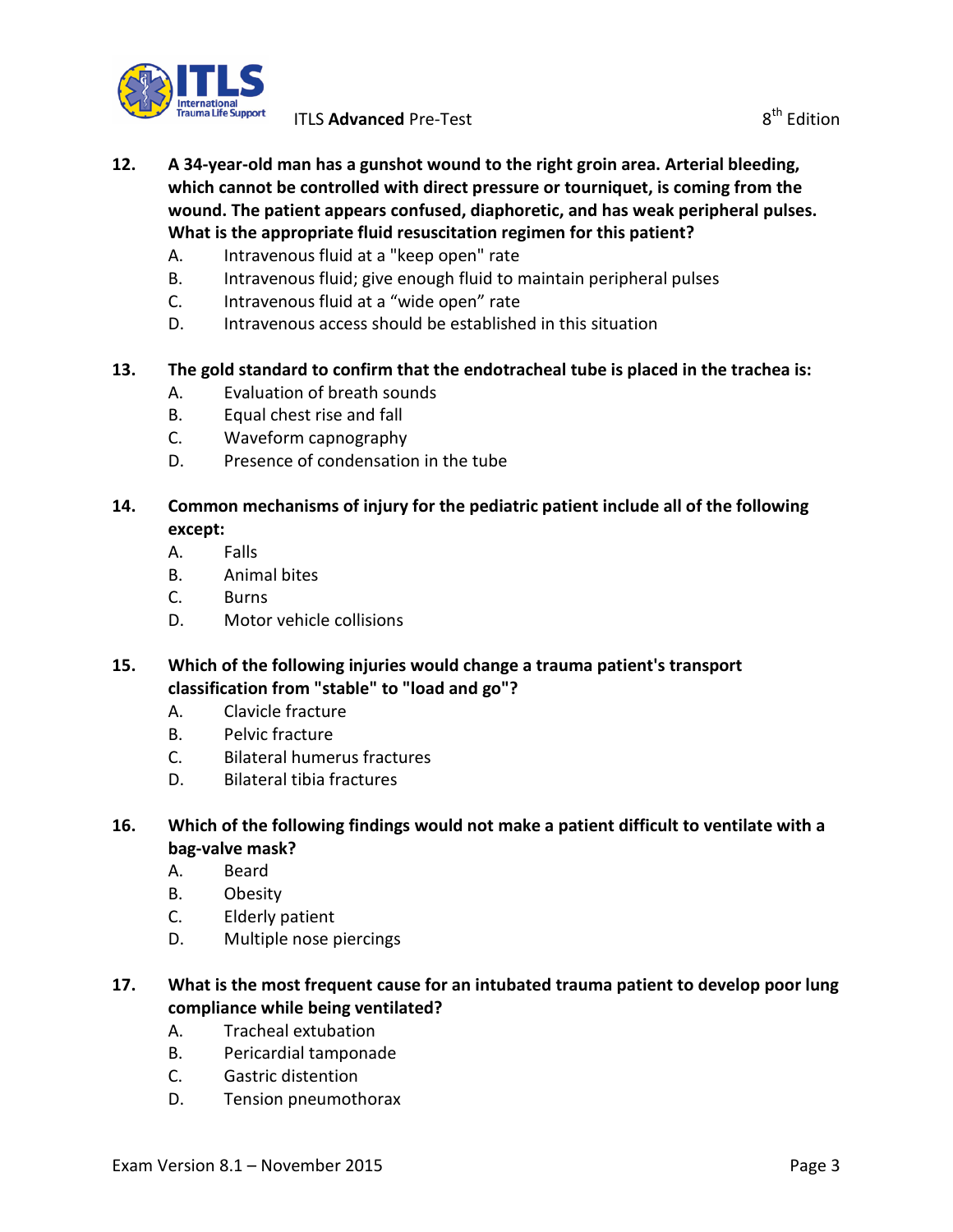

## **18. Hemostatic agents applied directly to the source of bleeding must be used in conjunction with:**

- A. Direct pressure to the wound
- B. Tourniquets proximal to the wound
- C. Pressure points to arteries proximal to the wound
- D. Elevation of the wound above the level of the heart

## **19. Routine use of hyperventilation in the traumatic brain injured (TBI) patient will:**

- A. Cause vasoconstriction and increased cerebral ischemia
- B. Cause vasodilation and decreased intracranial pressure (ICP)
- C. Cause an increase of end-tidal  $CO<sub>2</sub>$
- D. Cause peripheral hypoxia and cyanosis

## **20. Which finding requires interruption of the ITLS Primary Survey?**

- A. Complete airway obstruction
- B. Gasping respirations
- C. Impaled object in abdomen
- D. Very weak pulse

#### **21. Bag-valve-mask ventilation:**

- A. Rarely causes gastric distention due to low airway pressures
- B. Is more effective in patients whose dentures have been removed
- C. Is easily accomplished by one rescuer at the head
- D. May exceed 60 cm  $H_2O$  pressure in the airway

#### **22. Which of the following is true regarding pulmonary contusion?**

- A. It is uncommon in chest trauma
- B. It is caused by hemorrhage into the lung parenchyma
- C. It is only caused by blunt force trauma
- D. It rapidly develops after injury

## **23. A 25-year-old female was stabbed in the left arm. She presents with an altered mental status and signs of shock. Bleeding is controlled by direct pressure and use of a tourniquet. Which intravenous fluid therapy is appropriate?**

- A. Estimate blood loss and administer fluid at a 3:1 ratio
- B. Fluid administration of 250 ml
- C. Fluid administration to maintain systolic pressure of 60 mmHg
- D. Intravenous fluid administration bolus of 500-1000 mL, then reassess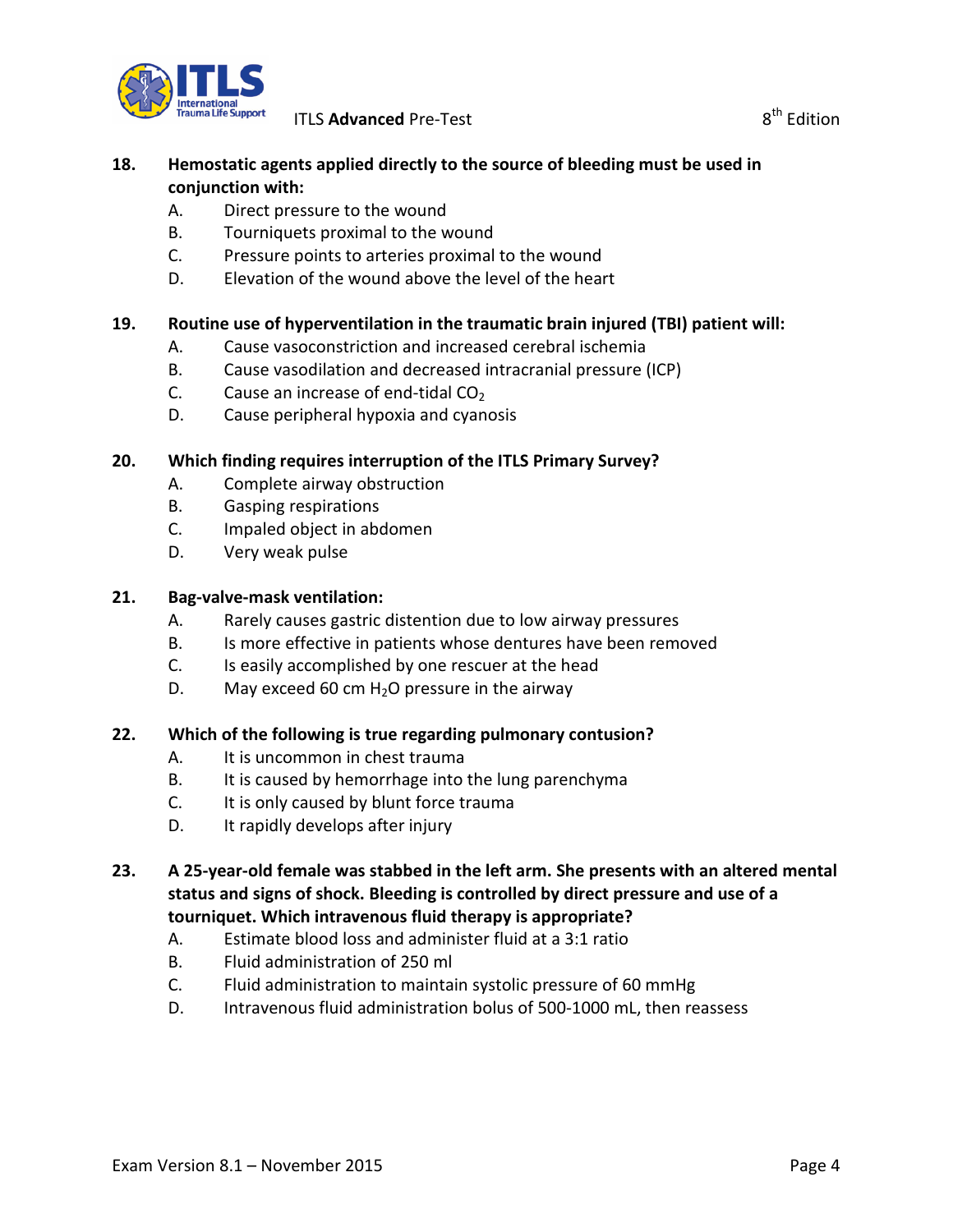

## **24. In the absence of herniation syndrome, adult patients with suspected traumatic brain injury should be ventilated as a rate of:**

- A. 8-10 per minute
- B. 12-14 per minute
- C. 16-18 per minute
- D. 20-22 per minute

## **25. What is the most likely cause of unequal pupils in a patient whose mental status is altered due to a head injury?**

- A. Increased intracranial pressure
- B. Pre-existing condition
- C. Alcohol intoxication
- D. Hypotension

## **26.** A 57-year-old male has a respiratory rate of 36, ETCO<sub>2</sub> of 30 mmHg, and an oxygen **saturation of 80%. You should:**

- A. Coach the patient to slow his breathing as his  $ETCO<sub>2</sub>$  level indicates hyperventilation
- B. Ventilate with a BVM at a higher rate to increase the patient's oxygen levels
- C. Ventilate with a BVM at a rate of 6 to increase the patient's  $ETCO<sub>2</sub>$  level
- D. Provide supplemental oxygen
- **27. A 31-year-old male presents with difficulty breathing, rapid and weak pulse, flat neck veins, and midline trachea. Your assessment of the left side of the chest reveals decreased breath sounds and dullness to percussion. You should suspect:**
	- A. Cardiac tamponade
	- B. Flail chest
	- C. Tension pneumothorax
	- D. Massive hemothorax
- **28. A 45-year-old female is found unconscious at the scene of a motor vehicle collision. Her vital signs are BP 80/40, P 130, and R 30. Which of the following is the most likely cause for her vital signs?**
	- A. Fractured lower legs
	- B. Intracranial hemorrhage
	- C. Bleeding into the chest or abdomen
	- D. Spinal cord injury with neurogenic shock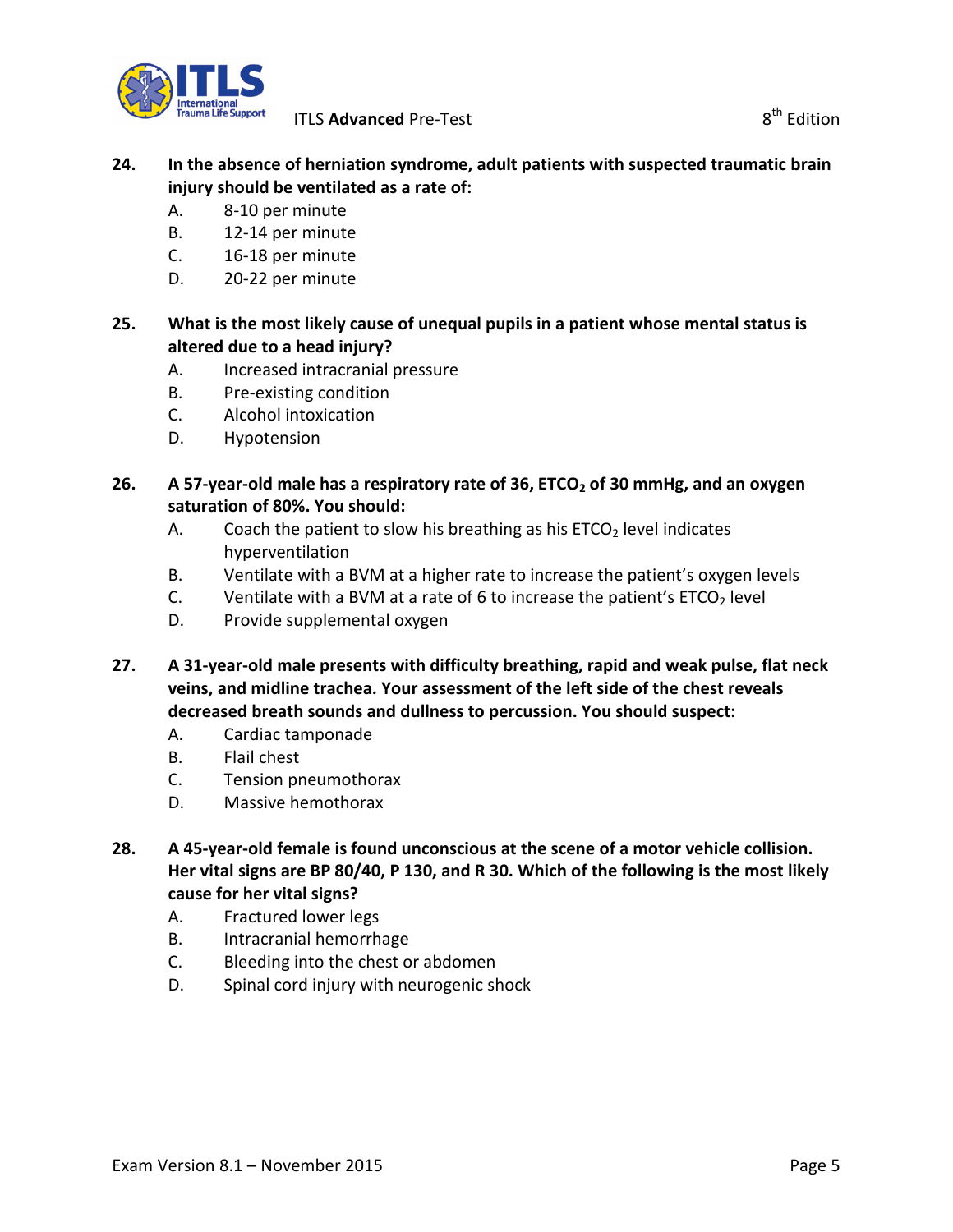

#### **29. The cause of a secondary brain injury is:**

- A. Contra-coup
- B. Coup
- C. Hemorrhage
- D. Hypoxia

#### **30. Which one of the following is a reason to interrupt the initial assessment?**

- A. Cardiac arrest
- B. Multiple open (compound) fractures
- C. Severe head injury with brain tissue visible
- D. Severe shock

#### **31. Which of the following is not a desired characteristic of a suction device?**

- A. It can be carried in an airway kit with an oxygen cylinder and other airway equipment
- B. It can be hand powered or battery powered
- C. It can generate sufficient suction and volume displacement to remove pieces of food, blood clots, and thick secretions from the oropharynx
- D. It can be powered by your portable  $O<sub>2</sub>$  cylinder so it is not dependent on battery power

#### **32. What is the most serious early complication of burns from electrical contact?**

- A. Cervical spine injury
- B. Cardiac dysrhythmia
- C. Hypovolemic shock
- D. Renal failure

## **33. Which of the following changes is most useful to monitor in the child with head injury?**

- A. Frequency of vomiting
- B. Level of consciousness
- C. Reflexes
- D. Sensory exam

## **34. A disoriented 23-year-old male is injured in a motorcycle collision. The patient appears to be intoxicated and does not want medical attention despite a large laceration on his scalp, which is actively bleeding. You should:**

- A. Have the patient call a friend or family member and have them drive him home and sleep it off
- B. Discuss the impact of alcohol abuse with him
- C. Treat him as a head injured patient
- D. Wait until the patient loses consciousness and then transport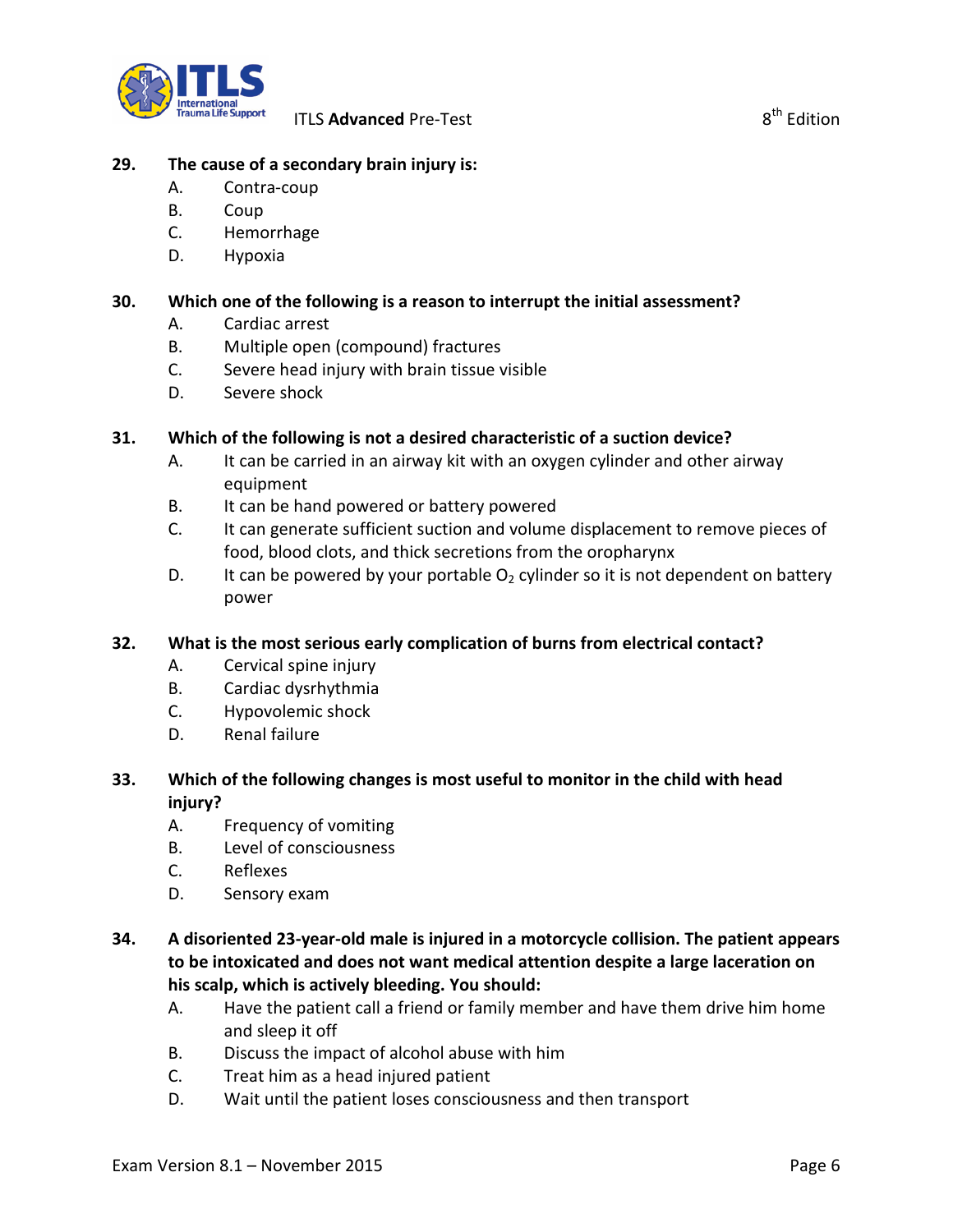

**ITLS Advanced** Pre-Test 8<sup>th</sup> Edition

## **35. When performing a needle decompression, which of the following is the correct anatomical location?**

- A. Directly over the top of the fourth rib in the midaxillary line
- B. Directly over the top of the fifth rib in the midclavicular line
- C. Directly under the bottom the third rib in the midclavicular line
- D. Directly over the top of the second rib in the midaxillary line

## **36. Which of the following is true regarding trauma in the elderly?**

- A. Elderly patients are less likely to bleed internally than younger patients
- B. Elderly patients have better outcomes following burns than younger patients
- C. Fatal outcomes are more likely in the elderly than in the young
- D. Motor vehicle collisions are an uncommon mechanism of injury

## **37. Which of the following organs will suffer the least structural damage from a gunshot wound from a rifle?**

- A. Spleen
- B. Kidney
- C. Liver
- D. Lung

## **38. Which of the following should always be performed prior to transport?**

- A. Splint all fractures
- B. Control major external bleeding
- C. Perform the ITLS Secondary Survey
- D. Assess vital signs

## **39. Which of the following distinguishes a tension pneumothorax from a simple pneumothorax?**

- A. Tachycardia
- B. Shock
- C. Dyspnea
- D. Anxiety

#### **40. A 25-year-old female was stabbed in the left arm. She presents with an altered mental status and signs of shock. Bleeding is uncontrolled despite direct pressure. You should:**

- A. Apply a tourniquet directly over the wound
- B. Elevate the extremity above the level of the heart
- C. Apply a pressure point
- D. Apply a tourniquet proximal to the injury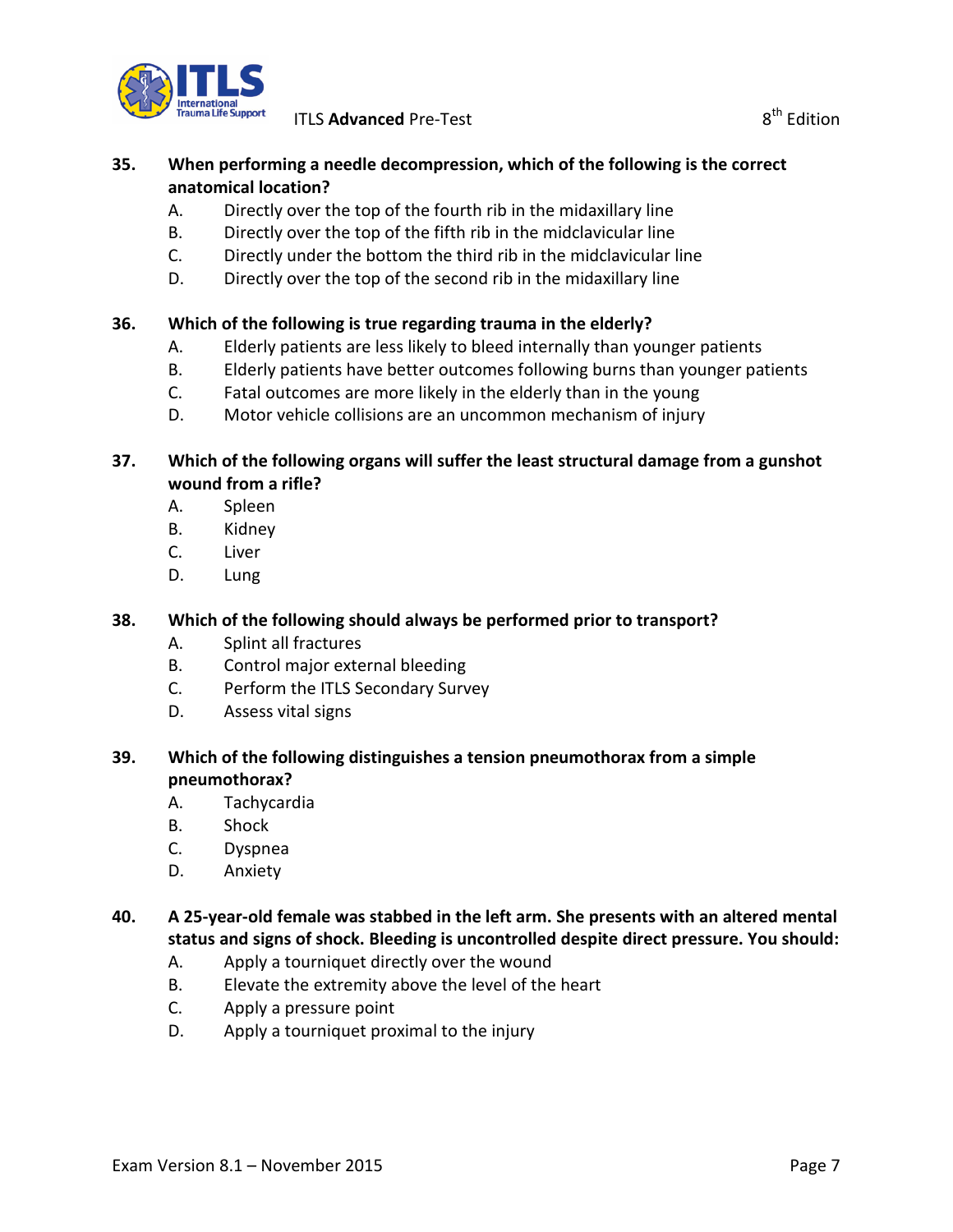

## **41. An unresponsive 36-year-old female was involved in a motorcycle crash. Vital signs are BP 170/100, P 50, R 8 and GCS 3. You should suspect:**

- A. Hypovolemia
- B. Increased intracranial pressure
- C. Pain and anxiety
- D. Spinal cord injury

## **42. A 42-year-old male is involved in a motorcycle accident. Which of the following assessment findings should be managed first?**

- A. Airway obstruction
- B. Hypotension
- C. External arterial bleeding
- D. Open lower leg fracture
- **43. A 32-year-old male is involved in a motor vehicle crash. The steering wheel is bent. Your assessment reveals present and equal bilateral breath sounds, a rapid and weak radial pulse that disappears upon inspiration. You should suspect:**
	- A. Cardiac contusion
	- B. Cardiac tamponade
	- C. Flail chest
	- D. Tension pneumothorax
- **44. If hemorrhage is unable to be controlled with a tourniquet, a second tourniquet should be applied:**
	- A. Distal to the injury site
	- B. Just below the first tourniquet
	- C. Directly over the first tourniquet
	- D. Directly over the wound
- **45. A 35-year-old male is alert and oriented at the scene of a motor vehicle collision complaining of knee pain and a headache. Your assessment reveals a contusion above the left eye, swelling to the left knee and unequal pupils (left is dilated). Vital signs are: BP 116/72, P 88 and R 16. You should suspect:**
	- A. Alcohol intoxication
	- B. Cerebral herniation
	- C. Decreased intracranial pressure
	- D. Ocular trauma